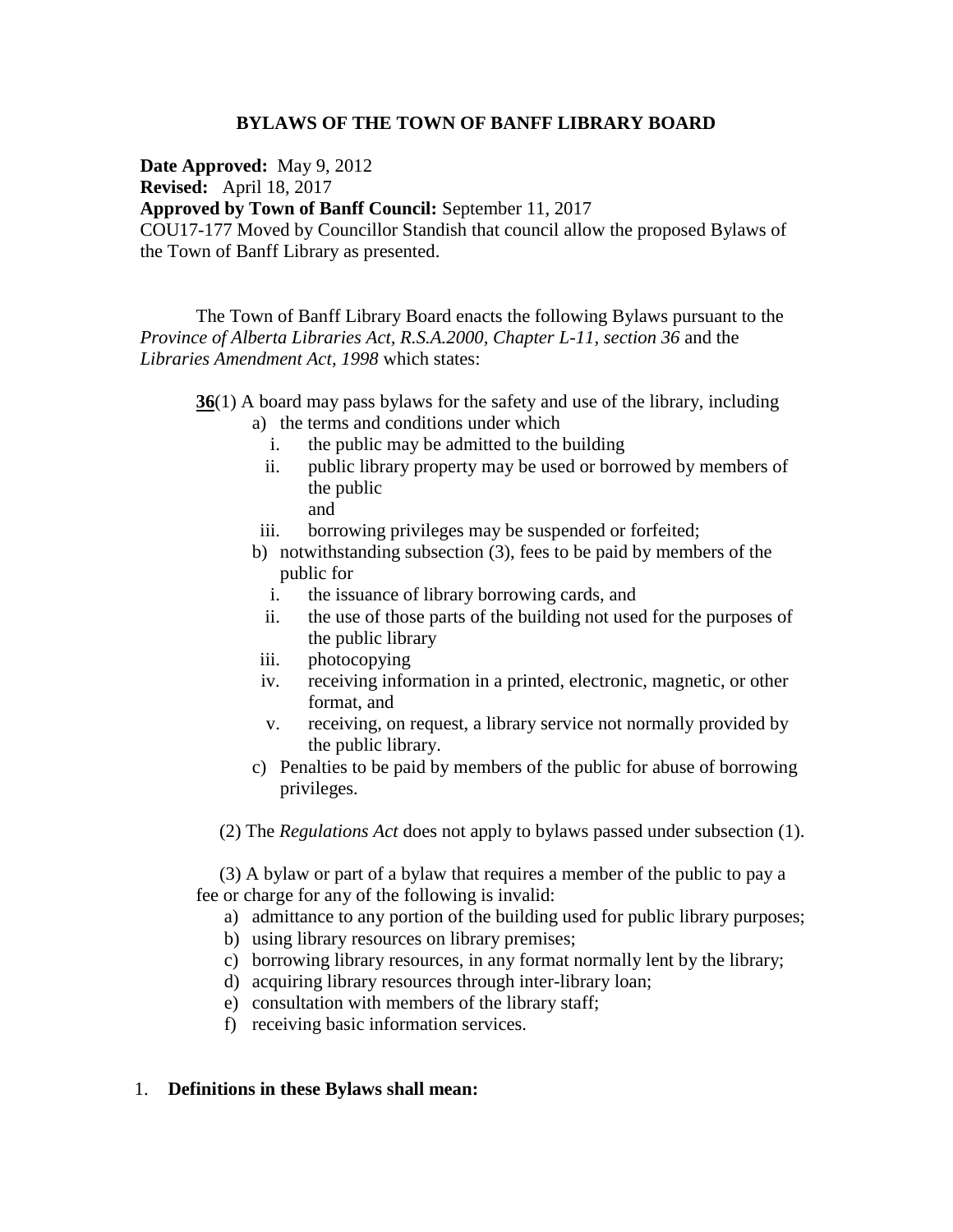- 1.1. **Applicant:** in the case of 8.0 below, a person who makes a request for access to a record under 8(1) of the *Freedom of Information and Protection Act;* elsewhere in the Bylaws means a person applying for a library card.
- 1.2. **Board:** the Town of Banff Library Board.
- 1.3. **Cardholder:** the registered user of a current library card.
- 1.4. **Cardholder Categories** shall include the following:

1.4.1. Adult: any person 18 years and older.

1.4.2. Young adult: any person 13 through 17 years of age.

1.4.3. Child: any person up to and including 12 years of age.

1.4.4. Family: two or more members of the same family residing in the same home.

1.4.5. Senior: any person 65 years of age or older.

1.4.6. TAL Card borrower: a cardholder from outside the Marigold Library System with a current TAL card.

1.5. **Good Standing:** a cardholder with no outstanding overdue items or charges. 1.6. **Library Director:** the person charged by the Board with operation of the Banff Public Library.

1.7. **Library:** the Banff Public Library.

1.8. **Library resources:** any resources, regardless of format, that are held in the Banff Public Library's collection, or borrowed by the Banff Public Library, and includes books, periodicals, audio recordings, video recordings, projected media, paintings, drawings, photographs, micromaterials, toys and games, kits, and electronic databases.

1.9. **Loan Period:** the period of time, as set out in schedule B, which a cardholder may borrow library resources and includes any renewal of an original loan period. 1.10. **Non-resident:** any person who has a residence outside the Town of Banff, does not pay Town of Banff property or business taxes, and is not a resident of any member municipality of the Marigold Library System.

1.11. **Resident:** any person who resides within the Town of Banff or any division of the Improvement District 9 which is a member of Marigold Library System and/or pays Town of Banff property or business taxes.

1.12. **TAL card:** the Alberta Library card allows a cardholder to borrow materials from any library participating in the Alberta Library Card program.

## **2. Interpreting the Bylaws**

 2.1. The Board is a corporation as defined by the *Interpretation Act, R.S.A.2000 Chapter I-8.*

2.2. The Board may, from time to time, change the specifics set out in the accompanying Schedules.

3. Admittance to/Conduct in the Building

 3.1. The building is to be open free of charge to the public for library purposes at the hours posted.

3.2. No person using the library building shall: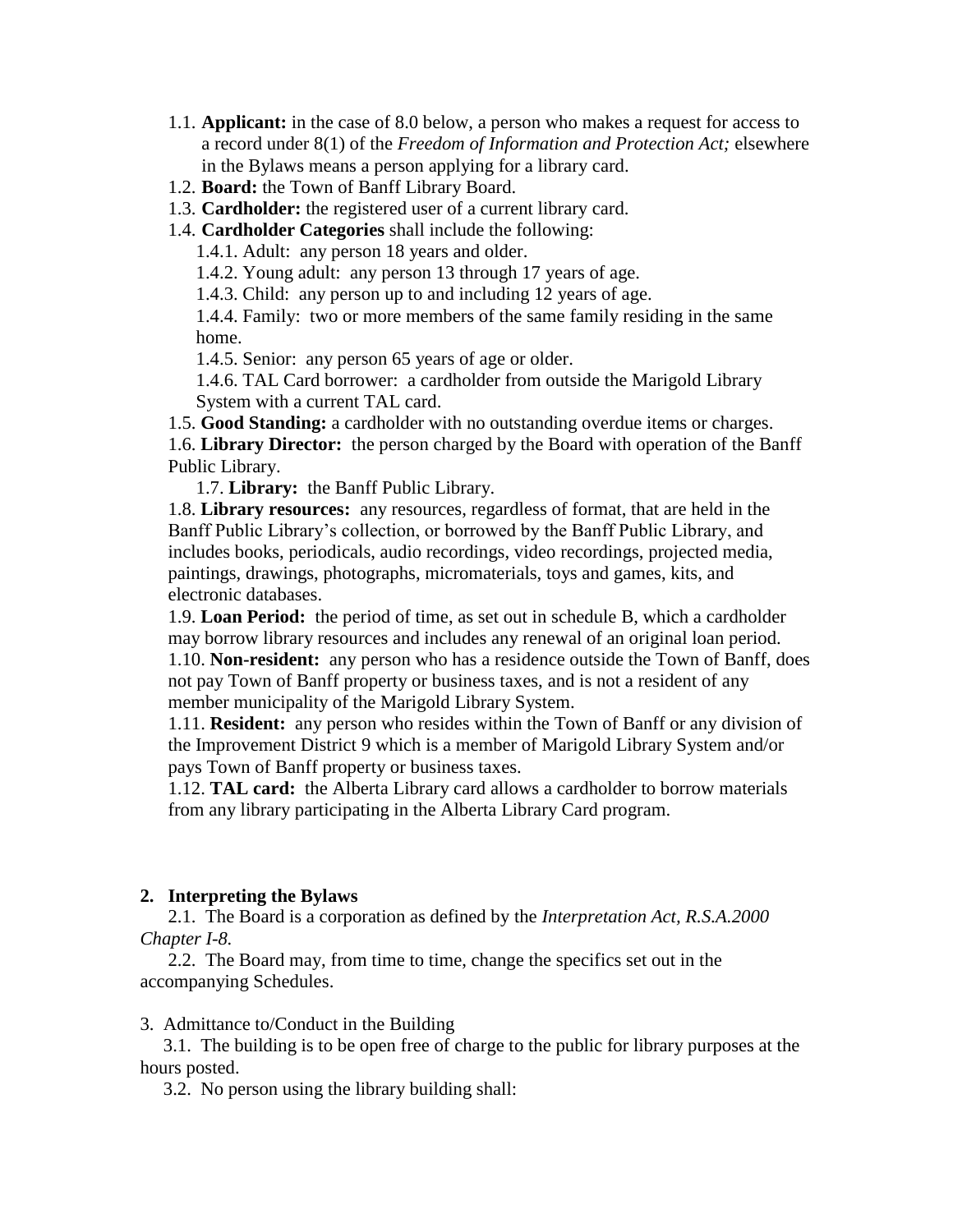3.2.1. Create any unnecessary disturbance for other library users and/or contravene Library Board Policy.

 3.2.2. Take away any library item from the building unless the item has been properly checked out in agreement with the procedures established for the circulation of library items.

 3.2.3. Go into or stay in the building except during those time periods chosen for public use.

 3.2.4. Solicit other library users and staff for personal, commercial, religious, or political reasons.

3.3. Except with the permission of the Library Director, no person shall:

3.3.1. Consume food or drink.

3.3.2. Bring any animal, other than an aid dog, into the building.

 3.3.3. Bring a wheeled vehicle or conveyance, other than a wheelchair or walker, baby carriage or stroller, into the building.

 3.4. Persons who do not act in accordance with 3.2 and 3.3 shall be asked to put an end to their actions. If the action continues or the seriousness of the action justifies it, library staff will direct the person to leave the building and/or library staff may ask for outside assistance.

 3.5. All persons using the library shall comply with applicable public health regulations.

 3.6. No member of the public is to be left in the library building for any purpose without a staff person or member of the Board present at all times. Town of Banff staff have access to the building in relation to building concerns. Security persons may have access to the building under special circumstances.

## **4. Procedures for Acquiring a Library Card**

 4.1. Any resident or non-resident is eligible to apply for a library card. A library card is issued upon:

4.1.1. Completion of an official Banff Public Library card application form.

 4.1.2. Presentation of one piece of photo identification bearing the applicant's permanent address if a young adult or an adult is applying for a card. If a child is applying for a card, a parent or legal guardian must present photo identification bearing his/her permanent address. If government ID does not have the applicant's Banff address, alternative proof of residence may be accepted.

 4.1.3 As long as the Paul D. Fleck (Banff Centre) Library and Banff Public Library have a reciprocal agreement, artists in residence at the Banff Centre may obtain a Banff Public Library

4.l.4. Presentation of photo identification in the case of a TAL cardholder.

4.2. Applicants will receive a library card which:

 4.2.1. is valid from the date of issue to the date of expiry, unless revoked by the Library Director under 7.3.

4.2.2. Remains the property of the Banff Public Library.

 4.2.3. Is not valid unless the card is signed by the cardholder. The card may be signed by the cardholder's parent/legal guardian in the case of a Child or under special circumstances.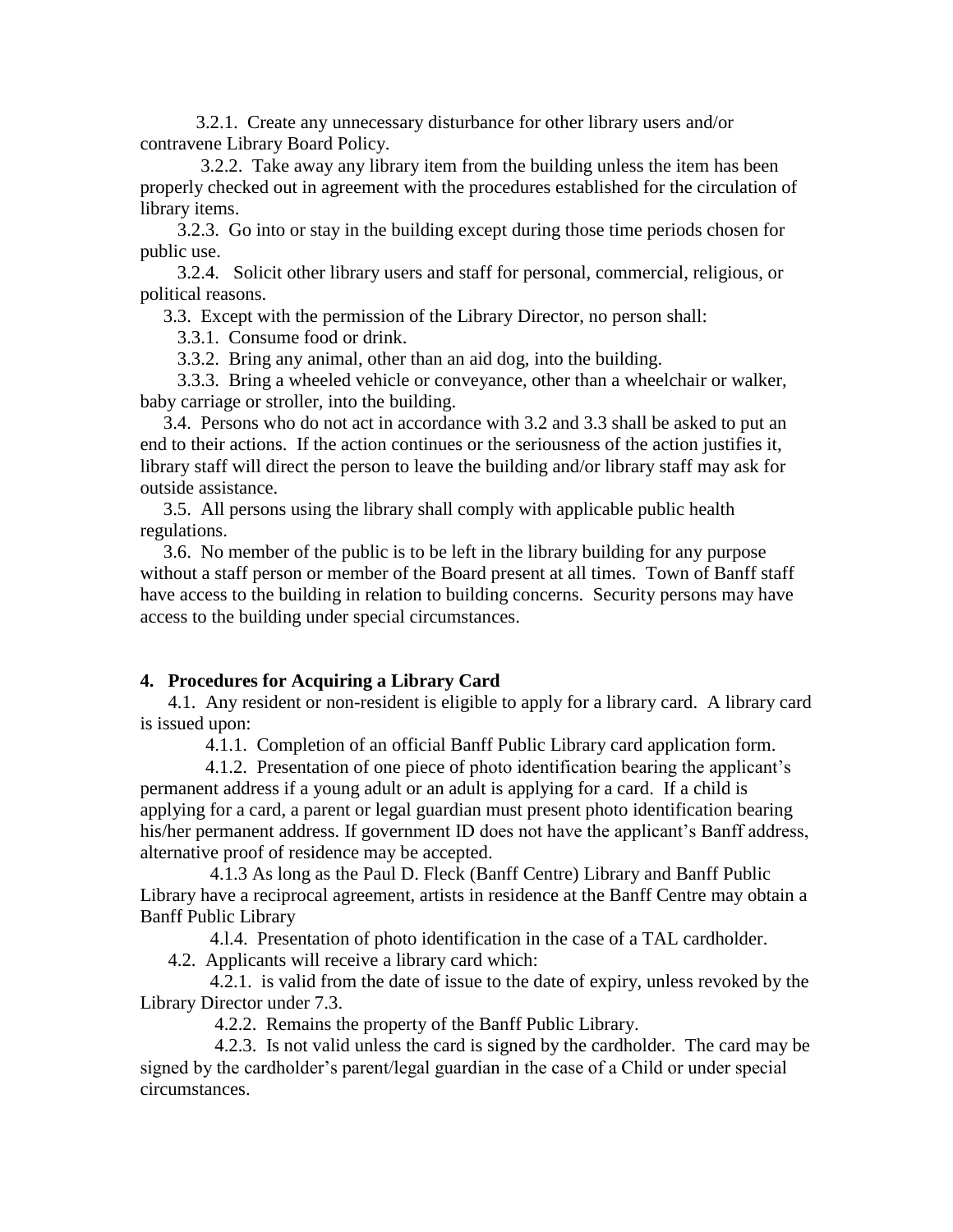4.3. Applicants may receive a TAL card:

4.3.1. If the applicant is a resident cardholder in good standing.

## **5. Responsibilities of a Cardholder**

 5.1. The cardholder named on a library card will be the only person that may use the card. The cardholder may designate alternate people to access his/her library records.

 5.2. Loss or theft of a current library card must be reported immediately to the Library. Cardholders are responsible for all library resources borrowed and all charges attributable before the loss or theft of the card is reported. Cardholders may be assessed a minimal charge as outlined in Schedule A for a replacement card.

 5.3. Cardholders must notify the library of any change of address, email, or telephone number as soon as possible.

 5.4. A cardholder is responsible for all library items borrowed on their card and will compensate the library for all library items damaged or lost while borrowed on their card. In the case of a family membership, the cardholder of the master membership is responsible for all library items borrowed on all family membership cards and will compensate the library for all library items damaged or lost while borrowed on their card or those of the additional members.

 5.5. A cardholder will return to the library or renew any library item on or before the due date as provided in Schedule B.

#### **6. Loan of Library Resources**

 6.1. There is no charge for using library resources on library premises or borrowing library resources normally lent by the library, consultation with members of the library staff or receiving basic information service.

6.2. Loan periods for library resources are set out in Schedule B.

 6.3. Library resources may be reserved and/or renewed in accordance with procedures established by the Library Director.

#### **7. Penalty Provisions**

 7.1. The procedures for demanding the return of overdue resources are as set out in Schedule C.

 7.2. Cardholders are responsible for all charges resulting from failing to return or the late return of library resources, as outlined in Schedule C.

 7.3. A library card may be denied or revoked if the cardholder fails to satisfy the conditions prescribed in 6 or has previously shown that he/she can not be trusted with library resources by repeated damage to or loss of library materials, non-payment of overdue fines, and/or loss or damage assessments.

 7.4. In cases of serious dereliction, the Board may prosecute an offence under the *Libraries Act, s.41.* Such an offense is punishable under the *Libraries Act, s.41.* The range of penalties applying on conviction for such an offense is set out in Schedule C.

 7.5. Any fine or penalty imposed pursuant to an offence under 7.4 inures to the benefit of the Banff Public Library Board in accordance with the *Libraries Act, s.42.*

#### **8. Freedom of Information and Protection of Privacy**

8.1. In accordance with s.95 of the *Freedom of Information and Privacy Act, RSA*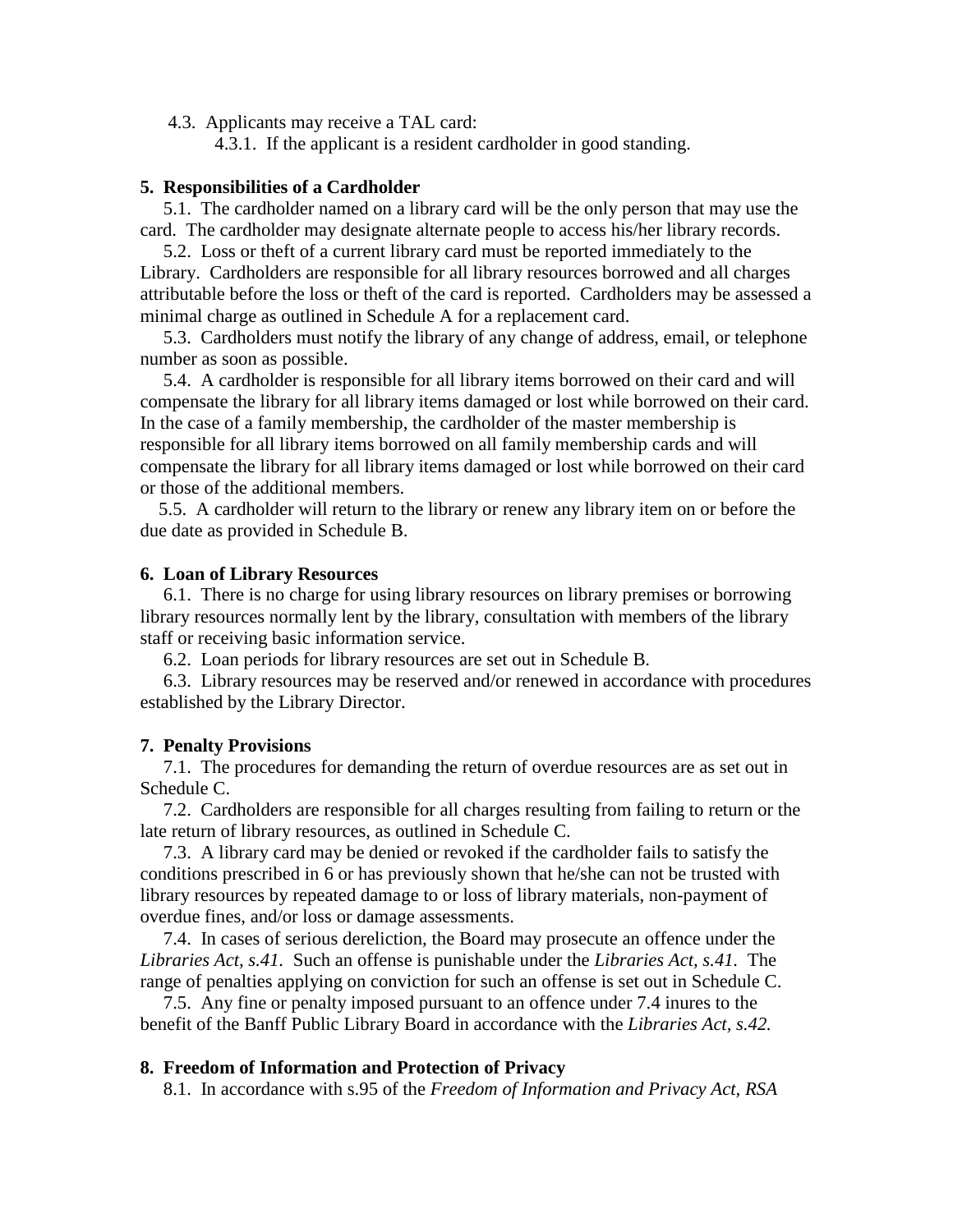*2000, cF-25,* the Library Manager is designated as Coordinator responsible for the purposes of the *Freedom of Information and Privacy Act.*

 8.2. Where an applicant is required to pay a fee for services, the fee payable is in accordance with the *Freedom of Information and Protection of Privacy Regulation, A R 200/95,* as set out in Schedule D and as amended from time to time or any successor regulation that sets fees for requests from the Board.

# **9. Service and Equipment Rental**

9.1. Refer to schedule E for these fees.

# **SCHEDULE A – Fees for the Issuance of Library Cards**

As of January 1, 2000, no library card fees will be charged to Banff or Improvement District 9 residents.

# **SCHEDULE B – Loan Periods for Library Resources**

All circulating resources are loaned for three weeks, with the following exception:

1. DVDs are loaned for one week.

2. The Library Director may use discretion on the loan period of holiday themed materials, best sellers, and other items in special demand,

3. Items loaned as a vacation loan, excluding DVDs, are loaned for six weeks.

4. Interlibrary items are typically loaned for three weeks unless otherwise authorized by the lending library.

5. Renewal Periods: All circulating resources may be renewed a maximum of two times for a total loan of nine weeks, with the exception of DVDs which may be renewed once for a total loan of two weeks. All renewals are subject to recall or reservations from other cardholders.

# **SCHEDULE C – Procedures for the Return of Overdue Material**

C.1 Procedures for return of overdue materials

1. An overdue notice is produced ten  $(10)$  days after the item(s) is/are due and the cardholder notified by phone, text or email (their preference).

2. A second overdue notice is produced three (3) weeks after the item(s) is/are due and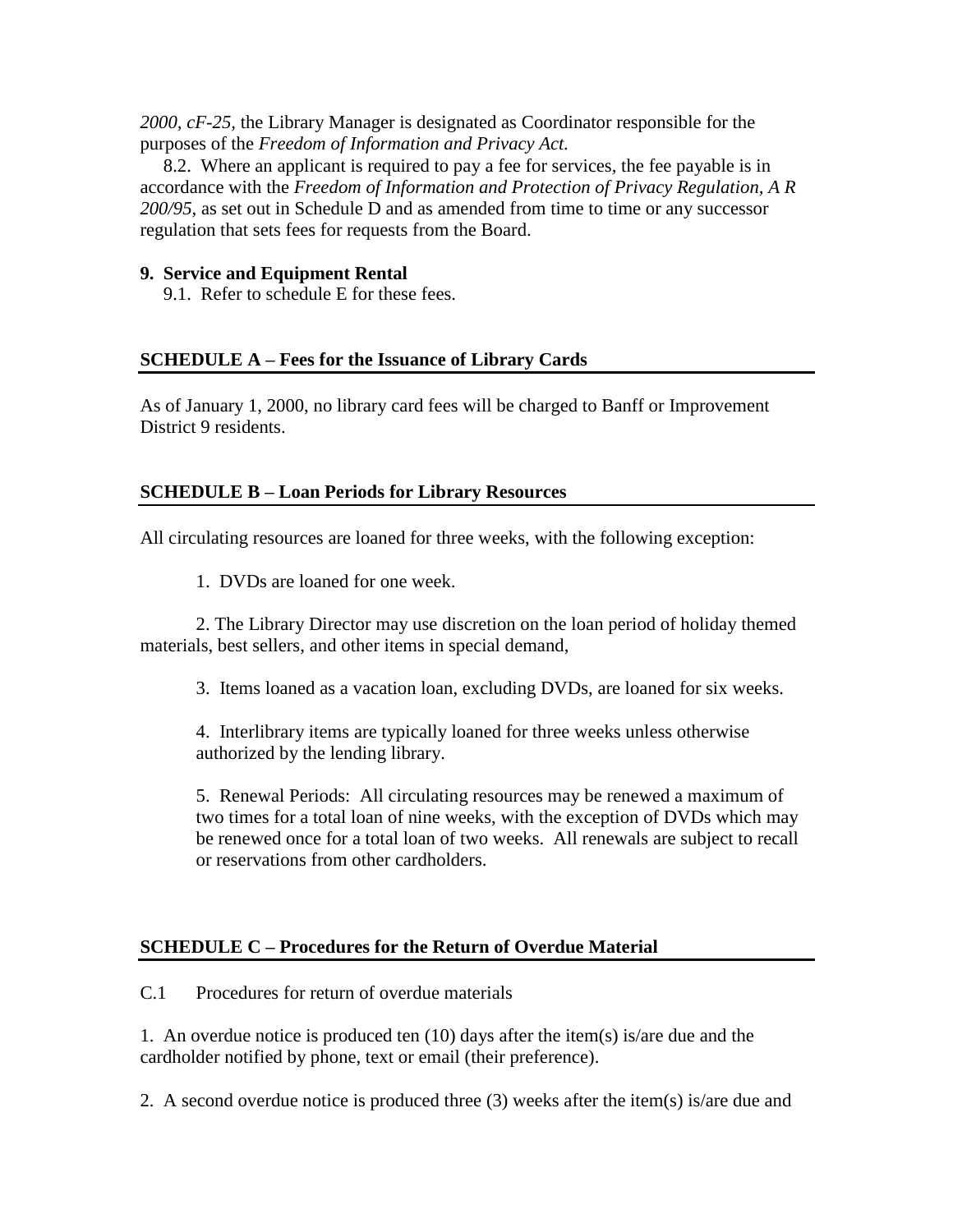the cardholder by phone, text or email (their preference).

3. A third and final billing notice is produced forty-five days after the item(s) is/are due and at that time items are changed from overdue to lost. The bill is printed and mailed to the cardholder.

4. Accounts may be paid in installments without loss of borrowing privileges and accounts may be reduced or waived in special circumstances.

C.3 Penalties for lost or damaged items

1. The original purchase cost if it is available, shall be charged. If this is not available a fee for the type of item damaged or lost shall be charged. At the discretion of the Library Director, this charge may be waived if an exact replacement copy in new or pristine condition is provided by the cardholder.

2. A processing fee of \$3.50 can be charged on any lost or damaged item.

# **SCHEDULE D – Fee schedule for Requests by Applicants under the** *Freedom of Information and Privacy Act*

The fees set out in this Schedule are the maximum amounts that can be charged to applicants.

| Initial application fee including GST                                                      | \$27.00                             |
|--------------------------------------------------------------------------------------------|-------------------------------------|
| For locating and retrieving a record                                                       | \$6.75 per $\frac{1}{4}$ hour       |
| For producing a record from an electronic record<br>a) computer processing related charges | Actual amount<br>charged to library |
| b) computer programming                                                                    | \$10.00 per $\frac{1}{4}$ hour      |
| For preparing and handling a record for disclosure                                         | \$6.75 per $\frac{1}{4}$ hour       |
| For supervising the examination of a record                                                | \$6.75 per $\frac{1}{4}$ hour       |
| For shipping a record or a copy                                                            | Actual amount<br>incurred           |
| For copying a record in electronic, audio or video formats                                 | Actual amount<br>incurred           |